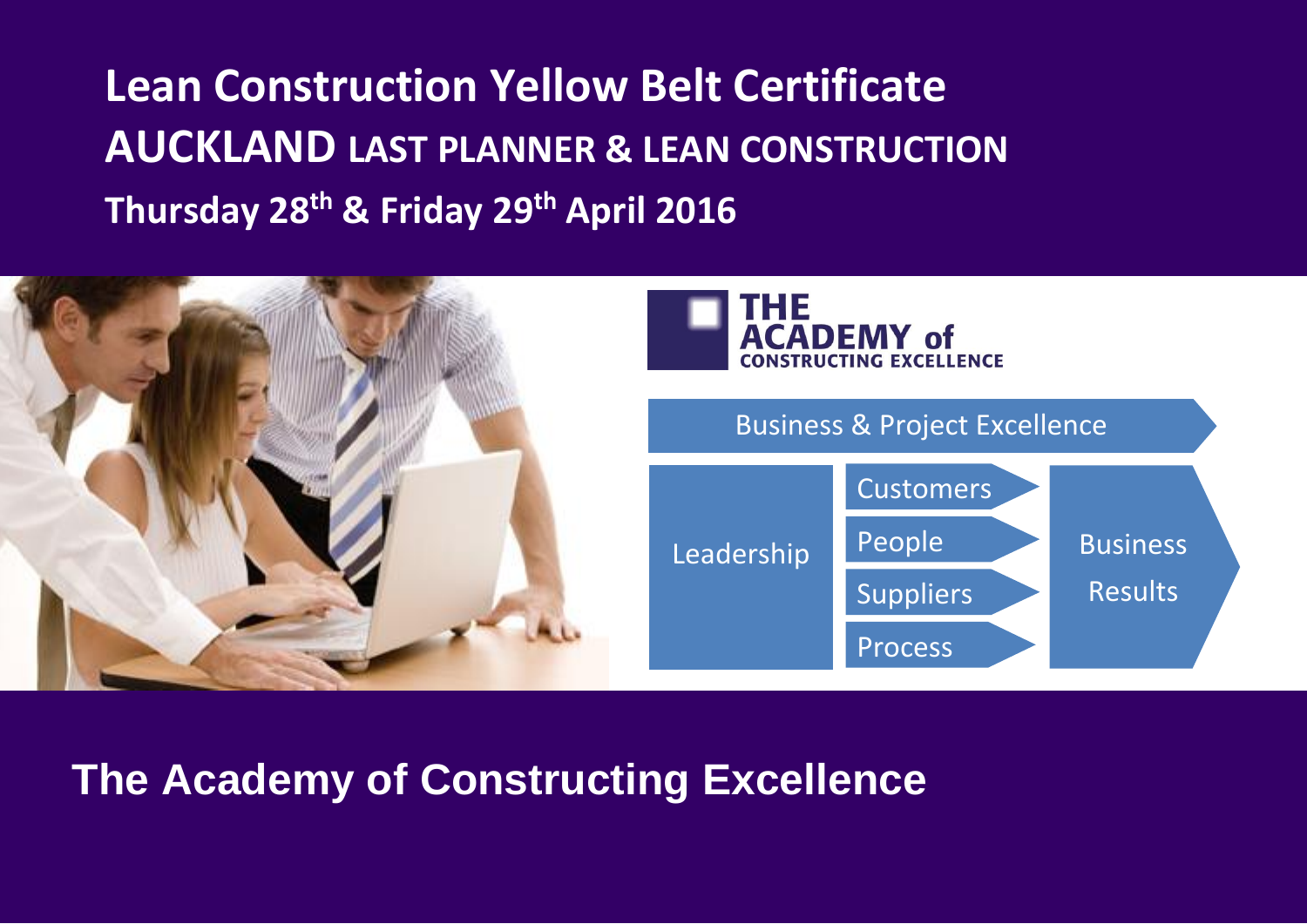| <b>Key</b><br><b>Factors</b><br><b>Module</b><br><b>Name</b>      | <b>Details</b><br><b>Aims and</b><br><b>Lean Construction Yellow Belt</b><br><b>Learning</b><br>(YB)Certificate.<br>Includes Last Planner, 5S, PDCA, KanBan,<br><b>Waste Bust &amp; Collaborative Continuous</b><br><b>Performance Improvement</b>                                                                                                                                                                                                                                                                                                                                                                                                                                                            | <b>Objectives</b>              | The module provides an introduction to the principles and tools of<br>Lean Construction and a practical up-skilling in the tool, Last<br>Planner. Typical Yellow Belt assignments aim to remove around<br>\$10k of waste.                                                                                                                                                                                                                                                                                                                                                                                                                                                                                                                                 |  |
|-------------------------------------------------------------------|---------------------------------------------------------------------------------------------------------------------------------------------------------------------------------------------------------------------------------------------------------------------------------------------------------------------------------------------------------------------------------------------------------------------------------------------------------------------------------------------------------------------------------------------------------------------------------------------------------------------------------------------------------------------------------------------------------------|--------------------------------|-----------------------------------------------------------------------------------------------------------------------------------------------------------------------------------------------------------------------------------------------------------------------------------------------------------------------------------------------------------------------------------------------------------------------------------------------------------------------------------------------------------------------------------------------------------------------------------------------------------------------------------------------------------------------------------------------------------------------------------------------------------|--|
|                                                                   |                                                                                                                                                                                                                                                                                                                                                                                                                                                                                                                                                                                                                                                                                                               | <b>Outcomes</b>                | On completion of the module, participants will be able to:<br>• Demonstrate a knowledge of the core body of knowledge<br>relating to Lean Construction, Last Planner and Collaborative<br>Improvement and their application<br>• Apply Lean principles to construction projects and organisations<br>• Understand and apply 5S tools to project sites.                                                                                                                                                                                                                                                                                                                                                                                                    |  |
| <b>Level</b>                                                      | <b>Level 6 (NZQA Framework)</b>                                                                                                                                                                                                                                                                                                                                                                                                                                                                                                                                                                                                                                                                               |                                | • Understand Last Planner<br>• Understand and apply principles of collaborative continuous<br>improvement through the tool PDCA<br>Participants will receive a Yellow Belt Certificate on completion of<br>an assignment, accredited by Lean6Sigma Ltd. In addition, credits<br>towards the Diploma on Managerial Excellence are achievable<br>upon the submission of the successful assignment.                                                                                                                                                                                                                                                                                                                                                          |  |
| <b>Where</b>                                                      | IMNZ, 4th Flr, Phillips Fox Tower, 205 Queen St, AUCKLAND                                                                                                                                                                                                                                                                                                                                                                                                                                                                                                                                                                                                                                                     |                                |                                                                                                                                                                                                                                                                                                                                                                                                                                                                                                                                                                                                                                                                                                                                                           |  |
| <b>Brief</b><br><b>Description</b><br>of Module<br><b>Content</b> | Yellow Belt training in Lean Construction (LC) is for project team<br>members who are looking to take part in improving performance on<br>a project or in the business. You will receive the fundamentals of LC<br>tools and roadmaps.<br>The training is a two day module and will include hands-on tuition<br>covering<br>• LC Principles and Case Studies<br>• Last Planner<br>• Lean Toolkit.<br>• 5S, STOP, Target Value Design, Waste Cards, Kanban<br>• Continuous Improvement & Problem Solving roadmaps<br>including Plan Do Check Act.<br>• Introduction to change acceptance.<br>The training includes a pre-reading list, a LC Handbook and<br>handouts of all the slides used plus certificates. |                                |                                                                                                                                                                                                                                                                                                                                                                                                                                                                                                                                                                                                                                                                                                                                                           |  |
|                                                                   |                                                                                                                                                                                                                                                                                                                                                                                                                                                                                                                                                                                                                                                                                                               | <b>Guest</b><br><b>Speaker</b> | Callum McCorquodale, Well-Connected Alliance. The Waterview<br>project team have been achieving significant cost and time savings<br>through their application of Lean thinking. Not least, increasing<br>productivity whilst reducing to an average 40 hour week. Callum will<br>speak on his award winning experiences whilst leading this<br>significant initiative in the Alliance.                                                                                                                                                                                                                                                                                                                                                                   |  |
|                                                                   |                                                                                                                                                                                                                                                                                                                                                                                                                                                                                                                                                                                                                                                                                                               | <b>Lecturers</b>               | <b>Chris Reed, Associate, Constructing Excellence</b><br>Chris is a Lean Six Sigma Master Black Belt, is qualified to<br>master's degree level and is a highly experienced trainer<br>and facilitator in business, cultural change and Lean six<br>sigma projects. Chris has delivered training courses for 40 Black<br>Belts and 160 Green Belts in Lean Six Sigma in 15+ countries around<br>the world and implemented continuous improvement programmes<br>for Air NZ Technical Operations, Textron David Brown,<br>Westinghouse Brakes and Alvis plus others.<br>Chris's passion is in helping businesses change and improve their<br>performance by coaching and empowering individuals and teams in<br>process improvement and cultural acceptance. |  |
|                                                                   | Candidates will receive an YB certificate for attending the two days<br>and showing evidence in their assignment that they have taken part<br>in implementing some of the tools.                                                                                                                                                                                                                                                                                                                                                                                                                                                                                                                              |                                |                                                                                                                                                                                                                                                                                                                                                                                                                                                                                                                                                                                                                                                                                                                                                           |  |
|                                                                   | The module provides a hands-on simulation of the Lean tool Last<br>Planner. Programmes are crashed, waste removed and projects<br>delivered successfully within collaborative teams.                                                                                                                                                                                                                                                                                                                                                                                                                                                                                                                          |                                |                                                                                                                                                                                                                                                                                                                                                                                                                                                                                                                                                                                                                                                                                                                                                           |  |

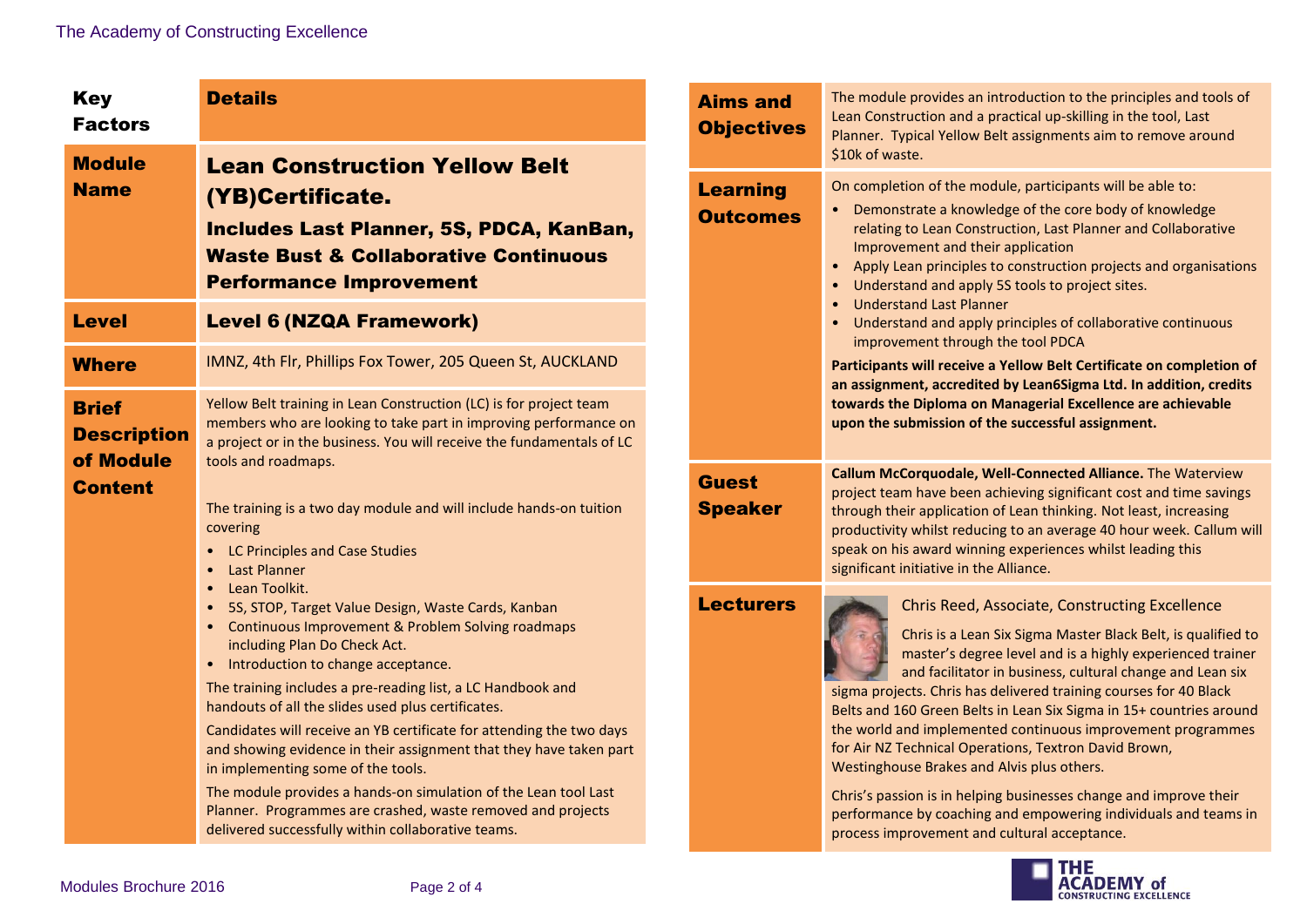|                                           | Amanda Warren, Partner, Constructing Excellence<br>Amanda is a leading expert in Lean Design &<br>Construction and has played a key role in establishing<br>Lean principles and tools, in particular, Last Planner<br>across the New Zealand construction industry.                                                                                                                            | "We                                   |
|-------------------------------------------|------------------------------------------------------------------------------------------------------------------------------------------------------------------------------------------------------------------------------------------------------------------------------------------------------------------------------------------------------------------------------------------------|---------------------------------------|
|                                           | Amanda is a past, (founding) Industry Chair of LCI NZ, (Lean<br>Construction NZ). She teaches Lean Construction regularly to the<br>industry. As Project Coach, Amanda has assisted a number of<br>'project rescues' for projects in distress as well as helping project<br>teams to realise better value and efficiencies through innovation<br>and empowerment of Lean tools and principles. | nor I<br>Well<br>"Our<br>proa<br>proj |
|                                           | Some examples of projects that have successfully used Lean<br>Construction tools to drive out waste and improve efficiencies are<br>Water view, M2PP, Hunua 4, Sky City, Lincoln Road, Kiwirail<br>Electrification, MHX, Dowse to Petone, Victoria Park Tunnel,<br>Auckland Airport, plus many more.                                                                                           | $H$ The<br>resu<br>desi               |
| Time Req.                                 | 2 days                                                                                                                                                                                                                                                                                                                                                                                         | reco                                  |
| <b>Dates</b>                              | 28 <sup>th</sup> & 29 <sup>th</sup> April - 9am to 4.30pm both days.<br>*Lunch and refreshments both days.                                                                                                                                                                                                                                                                                     |                                       |
| <b>Investment</b>                         | \$1595 plus GST - (\$1450 for CCG members & ACE Alumni)                                                                                                                                                                                                                                                                                                                                        |                                       |
| <b>More Info</b><br>or to book<br>on-line | www.theacademy.co.nz<br>www.constructing.co.nz                                                                                                                                                                                                                                                                                                                                                 | mes:<br>the I<br>Fleto                |
|                                           |                                                                                                                                                                                                                                                                                                                                                                                                |                                       |

*"We would not have delivered this project nor made our margin without last Planner" Higgins, Wellington*

*"Our Hunua 4 project has embraced last planner and is producing great results in a very challenging and evolving project environment. Watercare, Auckland*

*"The Last Planner tool works. This tool produces bottom line results by including and communicating to all levels & designations of construction delivery and operations. Highly recommended." Worthington Contractors, Christchurch*

*Constructing Excellence have a long history of providing high value training in the construction industry and particularly in Fletchers. Starting with Last Planner at Dowse to Petone Amanda and her team demonstrated and easy learning style*  that connected with all levels of the team. The simple *messaging enabled the team to immediately see value and in the long run bring back a tight programme ahead of schedule. Fletcher Construction, National*